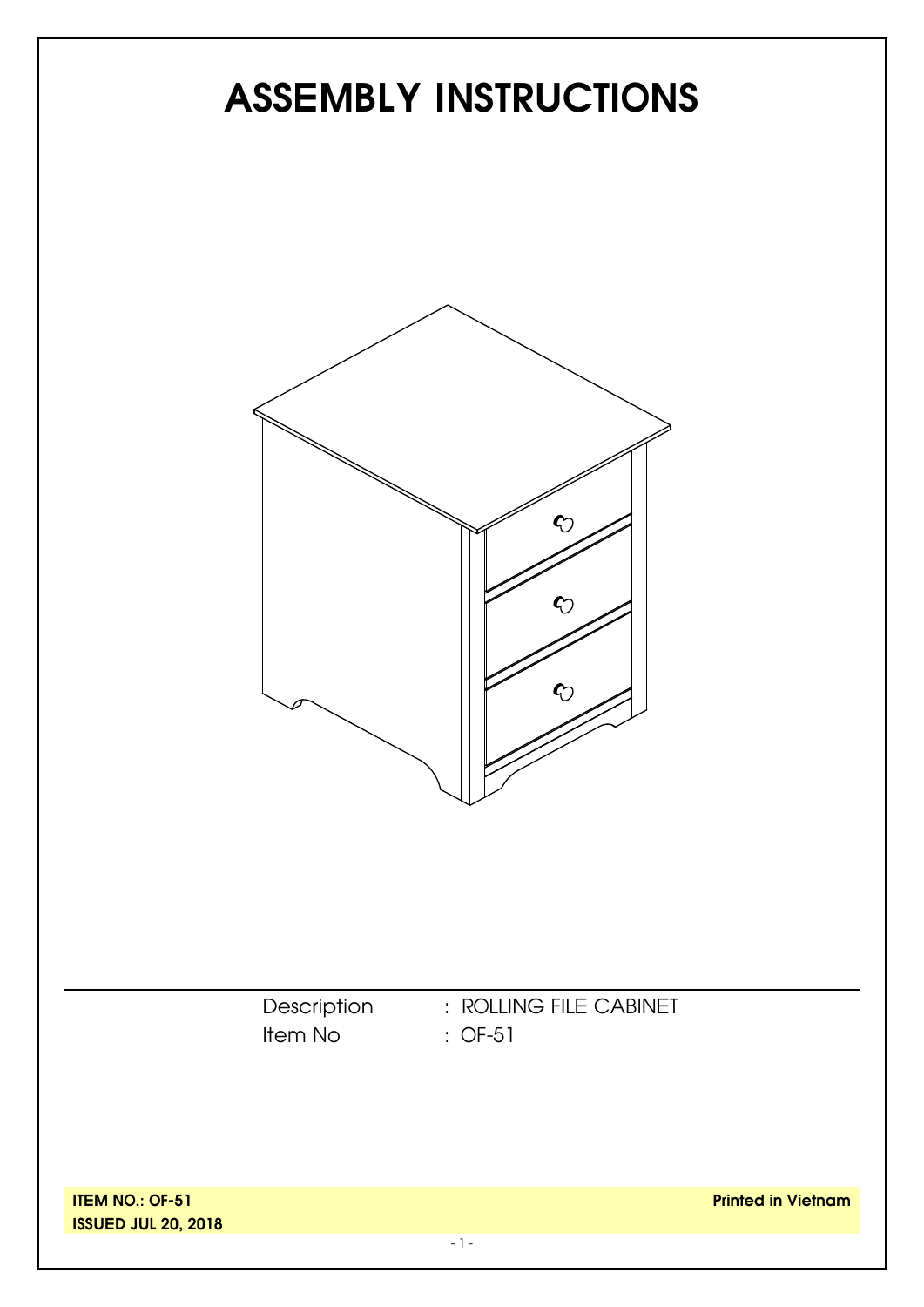### **BEFORE ASSEMBLY**

Thank you for purchasing this quality product. This product has been designed for easy assembly and constructed for durability. All parts were checked prior to packaging to insure quality. Prior to beginning assembly, however, make sure all parts and hardware are included and free of obvious defect. If a part is missing or defective, please contact the store where purchased. If hardware is missing, or you need help with assembly, please call toll free 888-944-8396.

#### **IMPORTANT NOTE:**

- Place all wooden parts on a clean and smooth surface such as a rug or carpet to avoid the parts from being scratched.
- Remove all wrapping material, including staples & packing straps before you start to assemble.
- DO NOT tighten all screws and bolts until completely assembled.
- Keep all hardware parts out of reach of children.

#### **WARNING:**

Long exposure to rubber or soft plastic may cause a chemical reaction and damage the finish of your product. Protect the surface of the product with cloth if you are using any product with rubber feet or base.

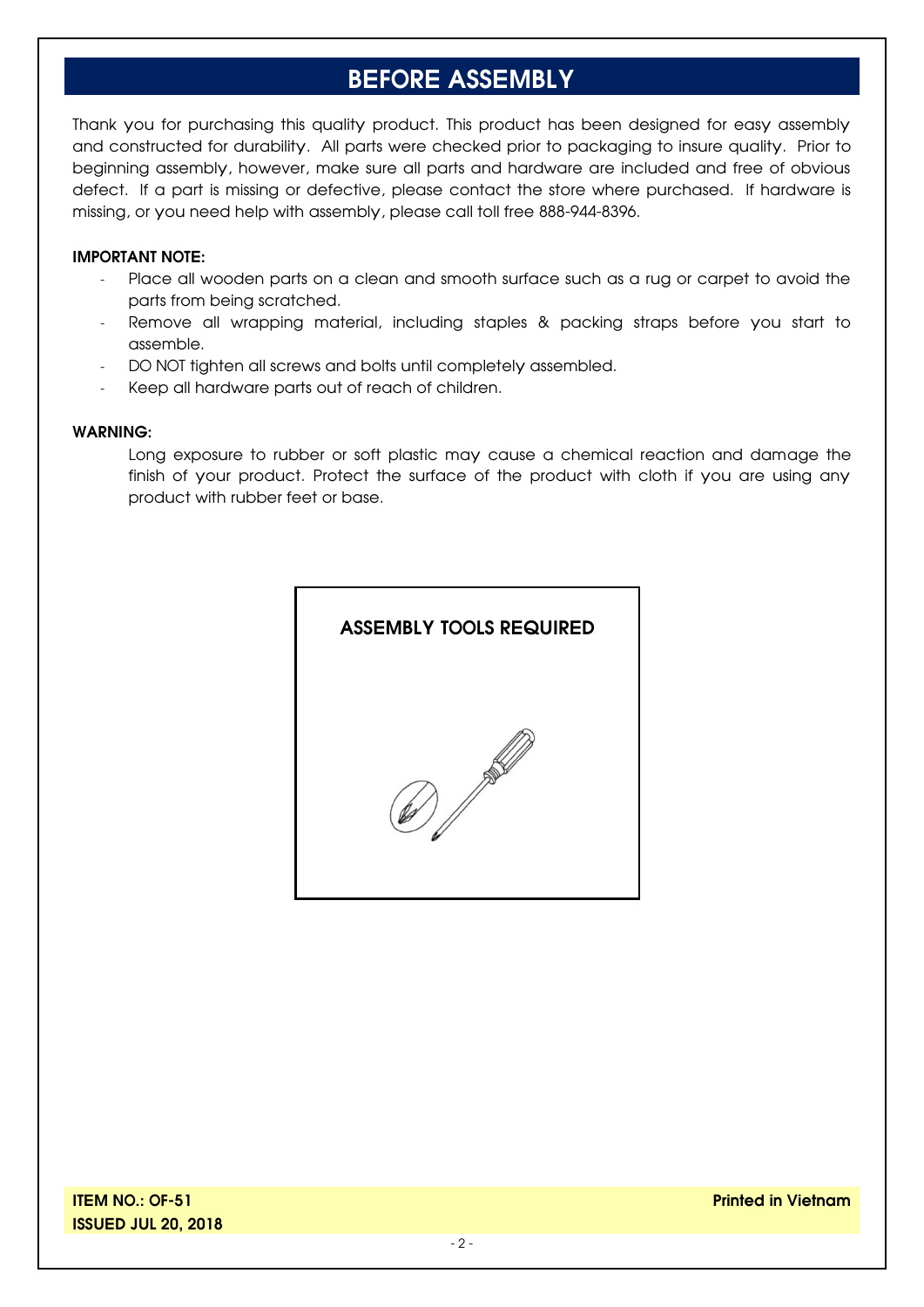## **PART LIST**

When unpacking, please be careful not to discard any parts with the packaging. Before continuing, please make sure you have the following parts:

| <b>NO</b>                                                                         | Description                   | $Q$ ty        | Sketch | $\mathsf{NO}$ | Description                   | Qty          | Sketch |  |
|-----------------------------------------------------------------------------------|-------------------------------|---------------|--------|---------------|-------------------------------|--------------|--------|--|
| $\boldsymbol{\mathsf{A}}$                                                         | Top                           | $\mathbf{I}$  |        | $\, {\bf B}$  | <b>Bottom frame</b>           | $\mathbf{1}$ |        |  |
| $\mathbf{C}$                                                                      | Side panel                    | $\sqrt{2}$    |        | D             | Stretcher                     | $\mathbf{1}$ |        |  |
| $\mathsf E$                                                                       | Front drawer<br>(Small)       | $\mathbf{I}$  |        | F             | Side drawer<br>(Small)        | $\sqrt{2}$   |        |  |
| $\mathbf G$                                                                       | <b>Back drawer</b><br>(Small) | $\mathbf{I}$  |        | H             | Front drawer<br>(Large)       | $\mathbf{I}$ |        |  |
| $\mathbf{I}$                                                                      | Side drawer<br>(Large)        | $\sqrt{2}$    |        | J             | <b>Back drawer</b><br>(Large) | 1            |        |  |
| $\mathsf K$                                                                       | Support bar                   | $\sqrt{2}$    |        | L             | Bottom<br>drawer              | $\sqrt{2}$   |        |  |
| $\boldsymbol{\mathsf{M}}$                                                         | <b>Back panel</b>             | $\mathbbm{1}$ |        |               |                               |              |        |  |
| <b>ITEM NO.: OF-51</b><br><b>Printed in Vietnam</b><br><b>ISSUED JUL 20, 2018</b> |                               |               |        |               |                               |              |        |  |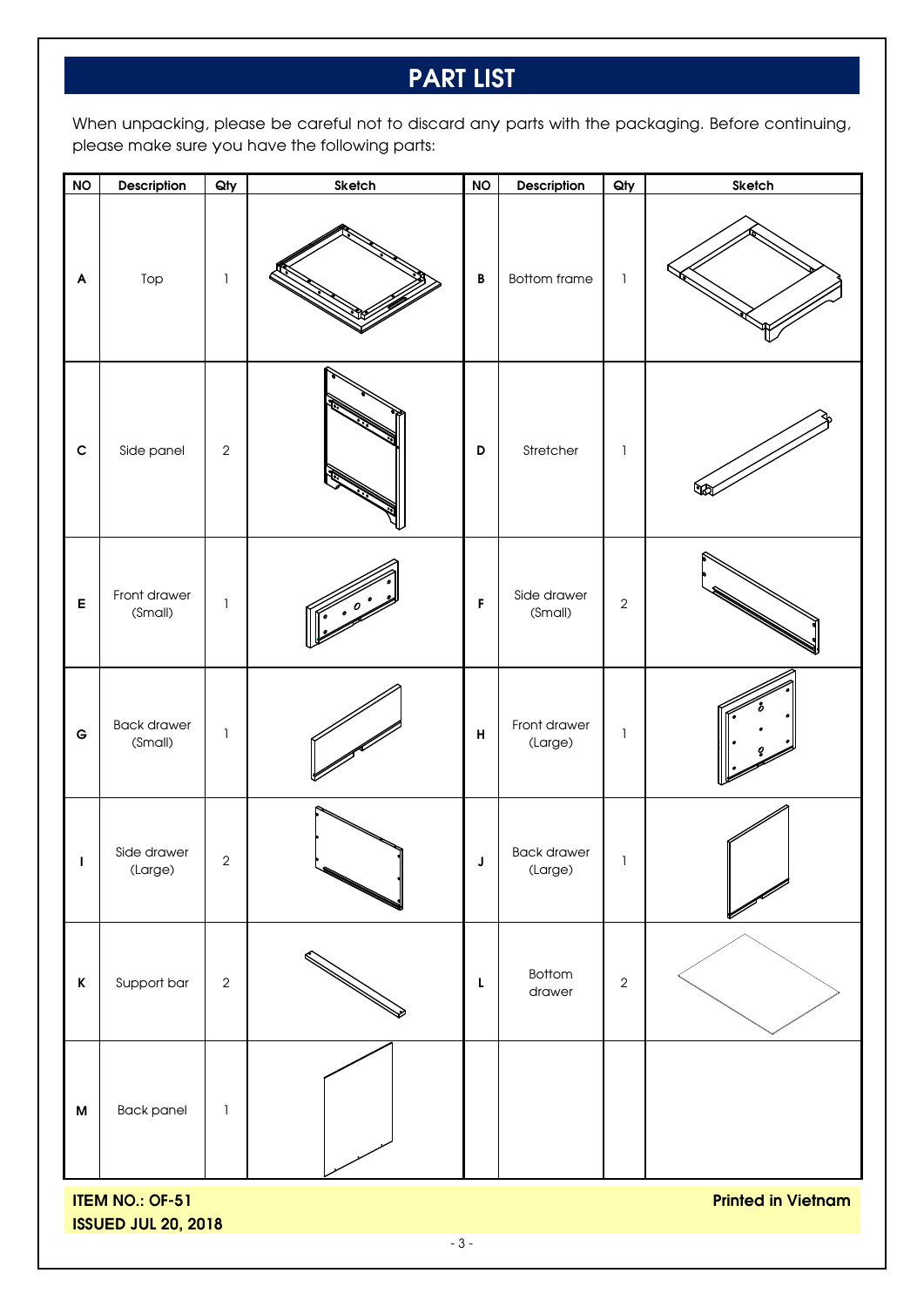# **HARDWARE LIST**

When unpacking, please be careful not to discard any parts with the packaging. Before continuing, please make sure you have all of the following hardware:

| <b>NO</b>               | Description                                              | Qty        | Sketch                | <b>NO</b>       | <b>Description</b>                                                                              | Qty            | <b>Sketch</b> |
|-------------------------|----------------------------------------------------------|------------|-----------------------|-----------------|-------------------------------------------------------------------------------------------------|----------------|---------------|
| 1.                      | <b>Bolt</b><br>(M6 x 35mm)                               | 10         | <b>COMMONAM</b>       | 9               | Castor with Lock                                                                                | $\mathbf{2}$   |               |
| $\mathbf{2}$            | Spring washer<br>$(\Phi6.5 \times 11$ mm)                | 10         |                       | 10              | Castor without Lock                                                                             | $\mathbf{2}$   |               |
| $\mathbf{3}$            | Large Flat Washer<br>$(46.5 \times 19$ mm)               | 6          |                       | $\overline{11}$ | L-Bracket                                                                                       | $\overline{2}$ |               |
| $\pmb{4}$               | <b>Small Flat Washer</b><br>$(46.5 \times 13 \text{mm})$ | 4          |                       | 12              | Long pan head screw<br>*Metal knob:<br>(M4x22mm)<br>*Wooden knob: (M4x25mm)                     | 3              | boommon       |
| $\overline{\mathbf{5}}$ | Long screw<br>(M4 x 30mm)                                | 26         |                       | 13              | Allen key<br>(M4 x 30mm x 110mm)                                                                | $\mathbf{I}$   |               |
| 6                       | Short Screw<br>(M3.5 x 15mm)                             | 20         | Attitto               |                 | Wooden knob<br>(Φ38 x 30mm)                                                                     | 3              |               |
| 7                       | Short pan head<br>screw<br>(M3.5 x 15mm)                 | 3          | $\Lambda$<br>$\theta$ | 14              | <b>METAL KNOB</b><br>$(430 \times 30)$ mm)<br><b>GOES WITH</b><br><b>FINISHED ITEM</b><br>ONLY. | 3              | W.            |
| $\pmb{8}$               | Iron bar<br>$(\phi6 \times 311$ mm)                      | $\sqrt{2}$ |                       |                 |                                                                                                 |                |               |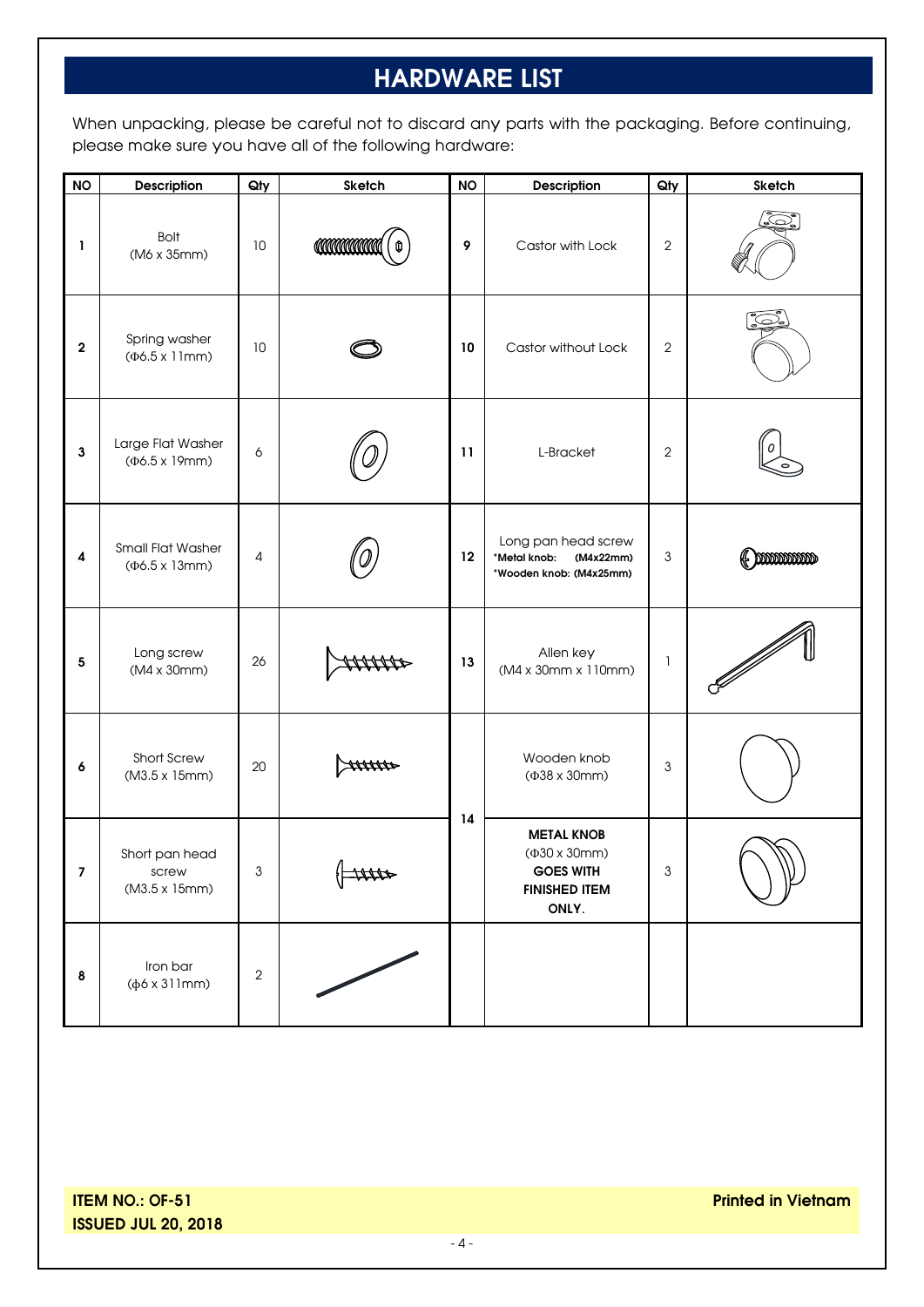Insert stretcher (D) into side panels (C) as shown below.

Attach side panels (C) to top (A) with bolts (1), and washers (2) and (3) as shown below. Tighten with Allen key (13).



#### **STEP 2**

Attach bottom (B) to side panels (C) with bolts (1), and washers (2) and (4) as shown below. Tighten with Allen key (13).

Attach stretcher (D) to side panels (C) with screws (5) as shown below. Tighten with a screwdriver.



**ITEM NO.: OF-51 ISSUED JUL 20, 2018** **Printed in Vietnam**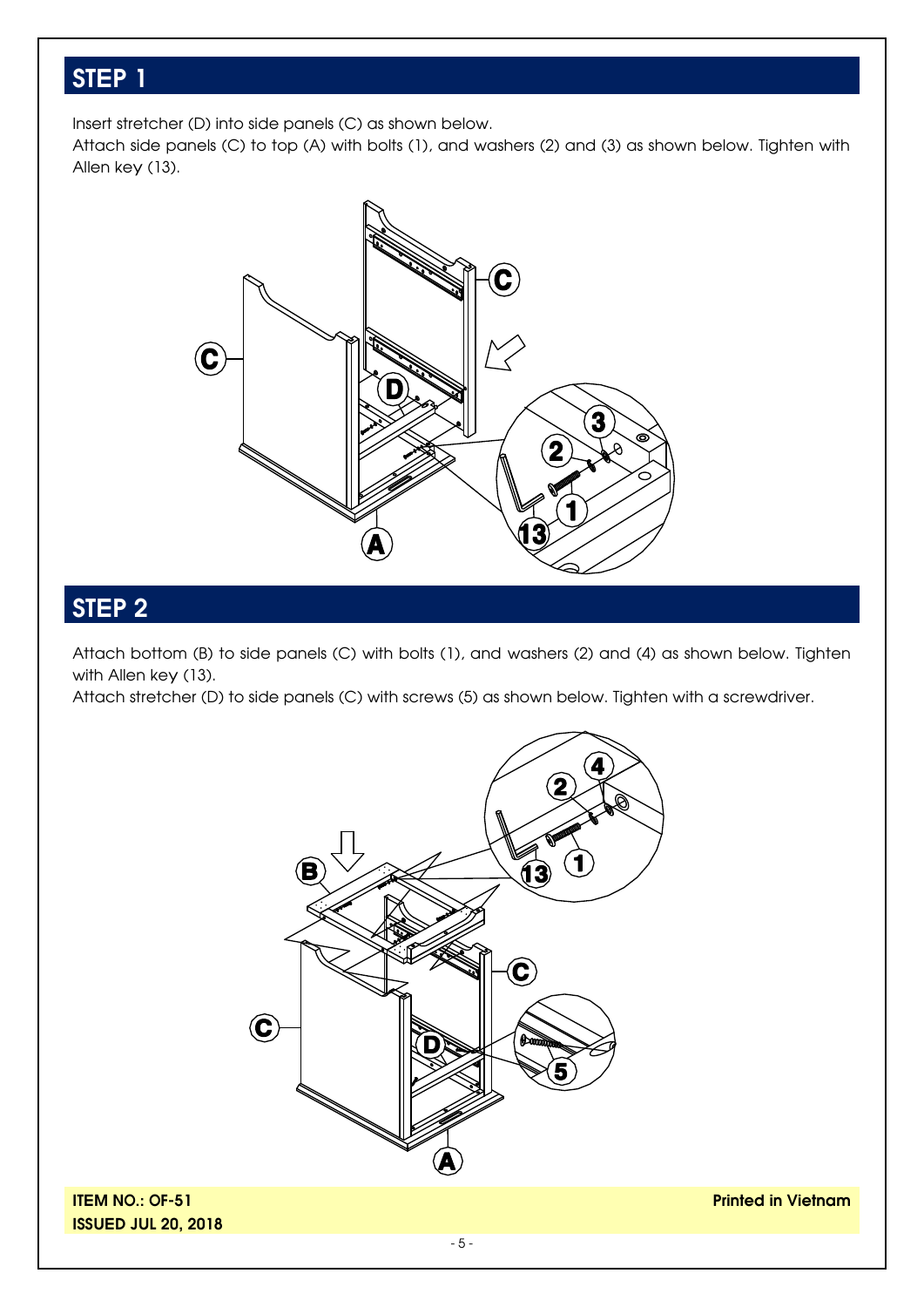Attach bottom (B) to side panels (C) with brackets (11) and screws (6) as shown below. Tighten with a screwdriver.

Slide back panel (M) into the grooves, and attach to the unit with screws (7) as shown below. Tighten with a screwdriver.



## **STEP 4**

Attach casters (9) and (10) to bottom (B) with screws (6) as shown below. Tighten with a screwdriver.

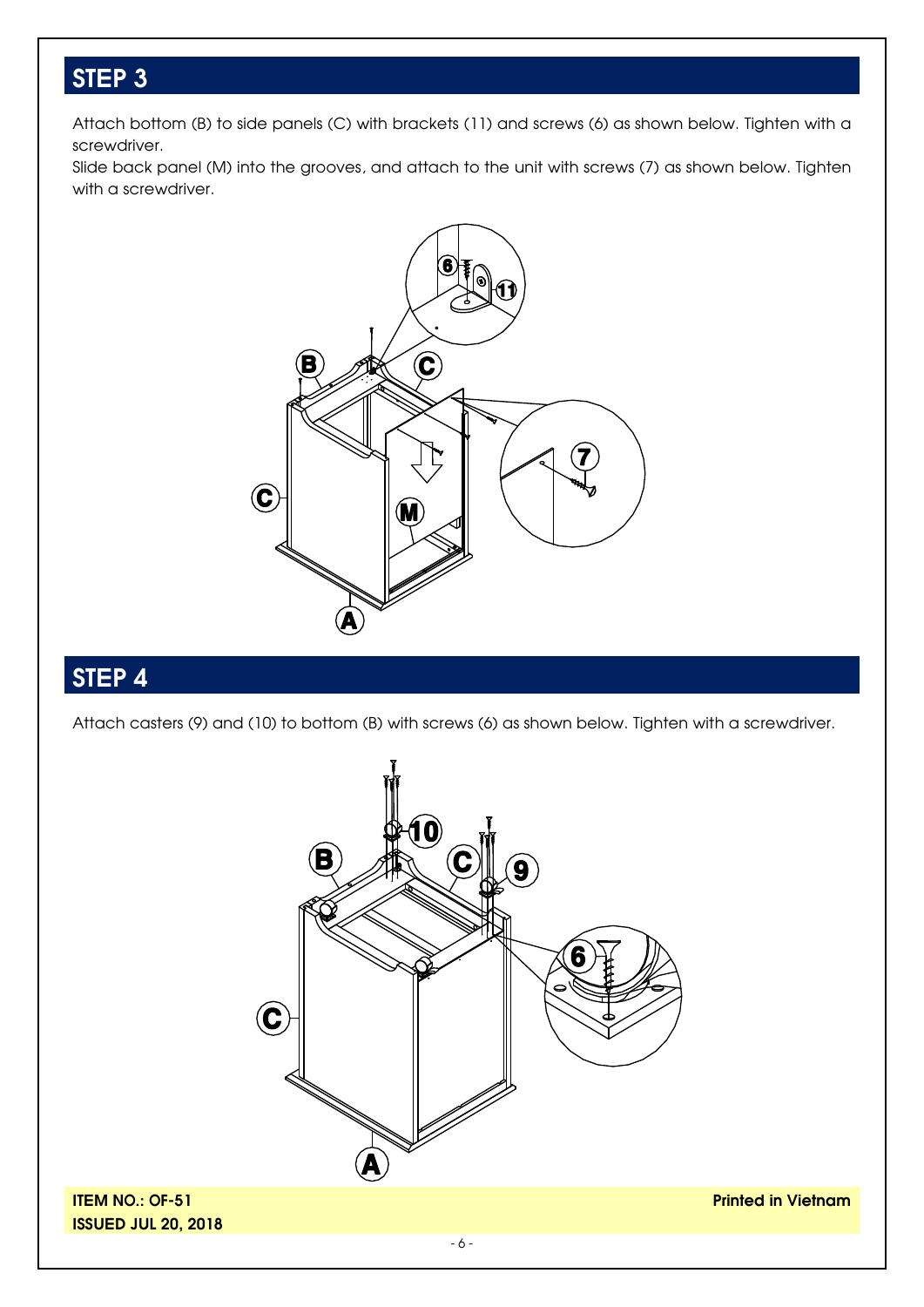Attach drawer sides (F) to drawer front (E) with screws (5) as shown below. Tighten with a screwdriver. Insert drawer bottom (L) into the grooves at bottom of drawer sides (F) and drawer front (E) as shown below. Attach drawer back (G) to drawer sides (E) with screws (5) as shown below. Tighten with a screwdriver. Attach support bar (K) to bottom drawer (L) with screws (5) as shown below. Tighten with a screwdriver.



### **STEP 6**

Attach drawer sides (I) to drawer front (H) with screws (5) as shown below. Tighten with a screwdriver. Insert drawer bottom (L) into the grooves at bottom of drawer sides (I) and drawer front (H) as shown below. Attach drawer back (J) to drawer sides (I) with screws (5) as shown below. Tighten with a screwdriver. Attach support bar (K) to bottom drawer (L) with screws (5) as shown below. Tighten with a screwdriver.